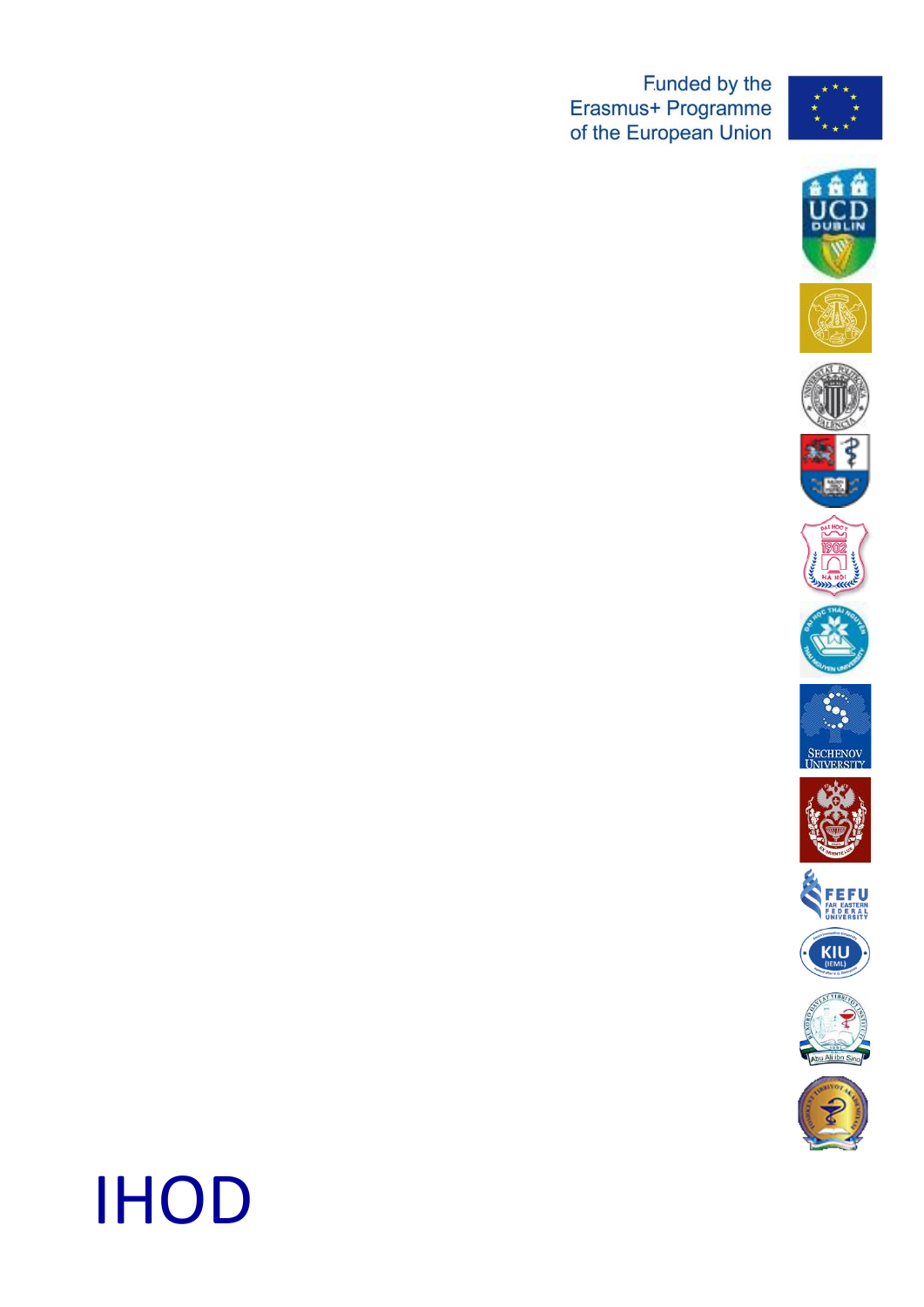# **Improving Healthcare Outcomes in Chronic Disease – Enhancing the Curriculum at Masters level**

#### **Minutes of Project Steering Committee № 2**

Lithuanian University of Health Sciences, Kaunas, Lithuania  $2<sup>nd</sup>$  and 3<sup>rd</sup> July 2018.

#### **Opening session – (Wednesday a.m.)**

The meeting opened at 1010. The agenda, attendance list and all presentations are attached.

1: Professor Jūratė Macijauskienė, Dean of the Faculty of Nursing of the Medical Academy opened the meeting by welcoming members of the Project Steering Committee to the Lithuanian University of Health Sciences. .

2: **A short presentation on the project activities** so far was given by David Campbell. It was pointed out that the Erasmus+ National Office in the Russian Federation had conducted a monitoring visit at the Sechenov University in Moscow and had expressed satisfaction with the progress on the project. The Monitoring report, when received, will be distributed to partners.

3: **A report was given on the results of the Stakeholder needs analysis**. Responses have been collated in the excel format by HMU, TNU, US, SSMU and KIU with further information collated by TMU and LUHS. In total there are 110 responses from Russia and 70 from Viet Nam from 30 policy makers, 80 health professionals and 70 students and recent graduates. The Quantitative and Qualitative results obtained from the interviews and questionnaire are included in the presentation "Stakeholder analysis".

4: **A presentation on the requirement for the international accreditation** of Public Health programmes was given by Olga Sadkovaya (SU). See attached presentation. PSC members congratulated SU on the recent decision by APHEA to accredit the curriculum for the masters programme in Public Health administration.

#### **Decided:**

#### *Stakeholder analysis:*

*1: It was agreed that those partners that have not presented the results of the stakeholder analysis in the excel format should do so by the end of July. David Campbell to coordinate.*

*2: To compile the results of the stakeholder analysis into an article for publication. Mary Casey to coordinate.*

**5: A discussion on the structure and content of the proposed masters programme** was led by Mary Casey. This followed on from the results of the stakeholder analysis and the gap analysis of current programmes (see attached copy). The recommendations made for the content of the programme by the participants in the previous week's staff training programme (see attached copies) were also taken into account. During the discussion names for the programme and the list of modules to be included were developed. The list of suggested modules for the two partner countries was:

| For Viet Nam                         | For Russian Federation           |
|--------------------------------------|----------------------------------|
| Epidemiology                         | Epidemiology                     |
| Leadership                           | Leadership                       |
| Health informatics and global health | Digital health including devices |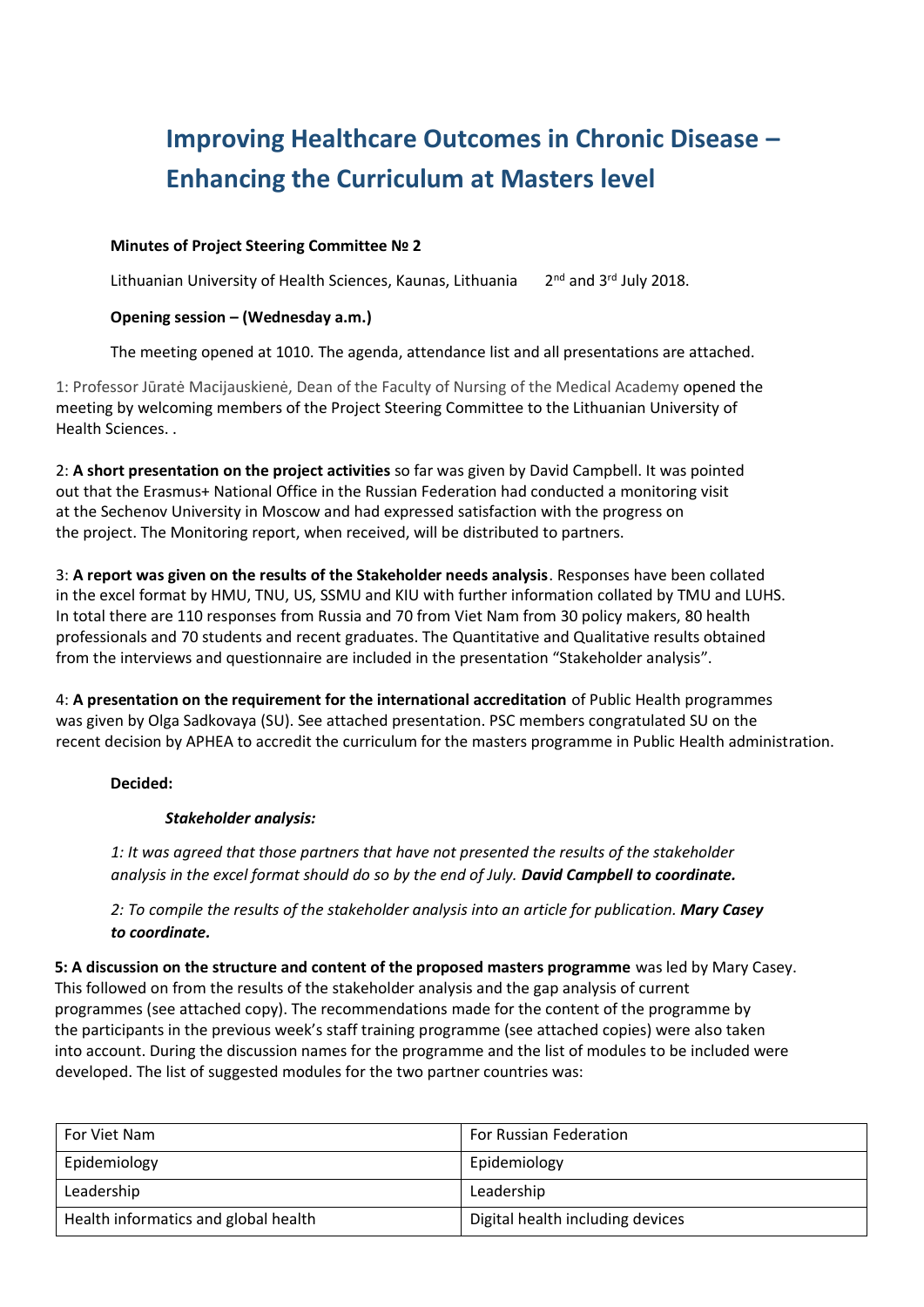| Health education and promotion.                      | Health education and promotion. |
|------------------------------------------------------|---------------------------------|
|                                                      | Global health                   |
| Patient centred care - as an approach, not a subject | Patient centred care            |
| Research project (research methods)                  | Research project                |
| Clinical practicum                                   | As part of research project     |
| <b>Biostatistics</b>                                 | As part of research project     |
| Population health                                    | Population health               |
| Health economics                                     | <b>Health economics</b>         |
|                                                      |                                 |

These were compiled into a programme structure as follows:

Xxxx

Teams developed Module descriptors for six modules – Epidemiology, Leadership, Health education and promotion, Research project, Biostatistics and Population health. The Module descriptors produced are attached.

## **Decided:**

## *Programme name:*

*3: Of the three options proposed (Master in Public Health in Person-centred care (Chronic disease); Master in Public Health focused on Chronic disease; Masters programme – Chronic degenerative diseases in Public Health) it was agreed that the most suitable name is "Master in Public Health focused on Chronic disease".*

#### *Modules:*

*4: It was agreed that partners would review the 6 module descriptors and send the amended module descriptors to David Campbell by 14th July for distribution to all partners. Responsibility for modules was allocated as follows:*

- *Health education and Promotion – SSMU*
- *Epidemiology – HMU & TNU*
- *Leadership – KIU*
- *Research – TMU*
- *Population health – SU*
- *Biostatistics - DVFU*

6: **Plans for introducing the programme being developed were outlined** by partners . SU, HMU, TNU, DVFU and TMU will use the new modules being developed to enhance the MPH programmes currently existing. BMU will use the new programme to assist in developing the MPH programme that the university has decided to launch. SSMU will start to use the new modules as it develops a MPH over a longer period. KIU is currently discussing how it will use the new programme in cooperation with local partners.

A number of issues arose that require further discussion. They include how the programme can be approved at local level (the current rules in Russia are that a University introducing a new programme should be able to deliver using its own resources the whole programme, although the new law allowing "network delivery" offers a way around this), problems that arise due to "dual financing", the question of how such a programme can be accredited by ASPHE (it was suggested that one way around this would be to have "pilot programme", with the curricula approved by ASPHE, and maybe a letter from ASPHE approving content rather than full accreditation).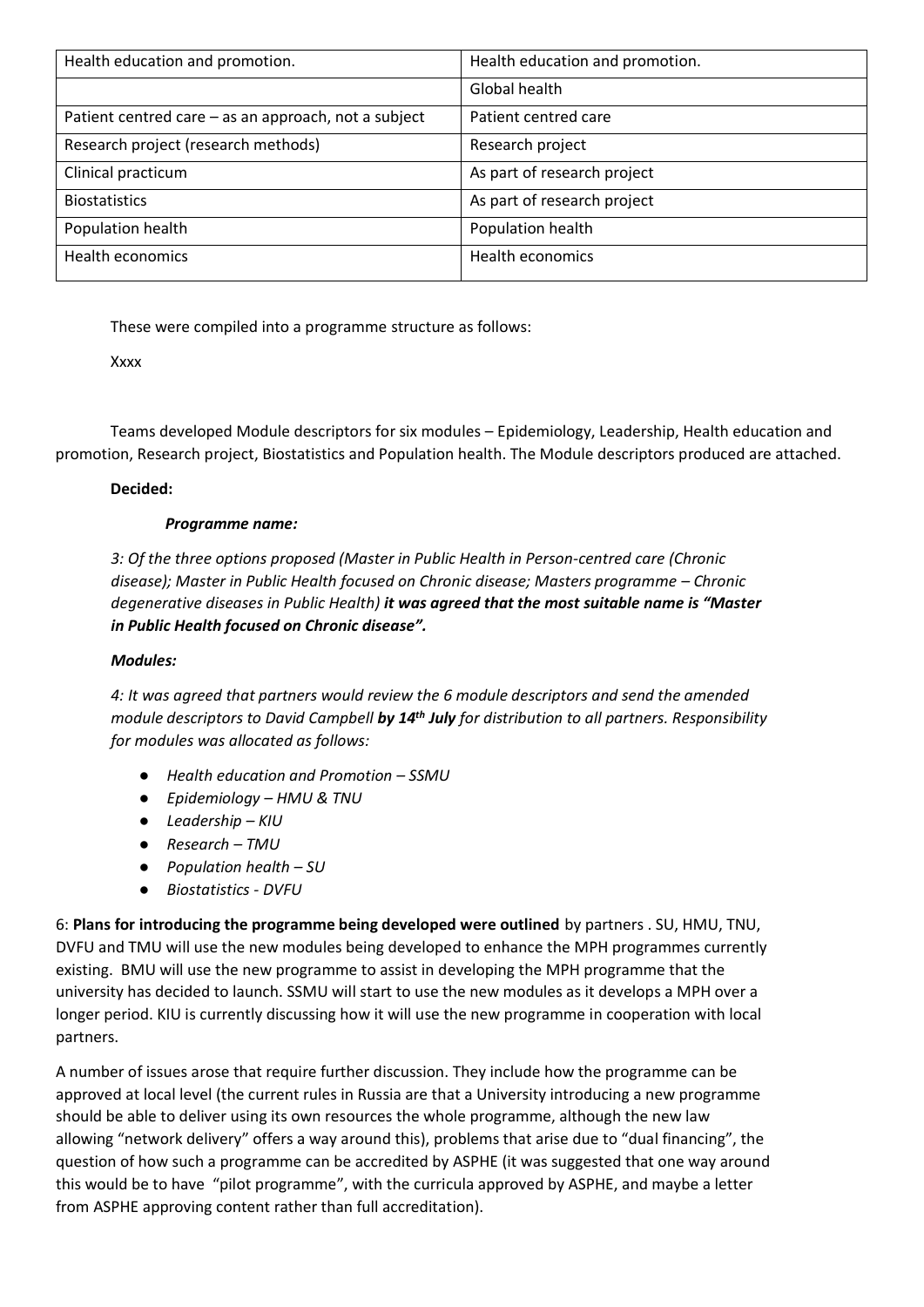## **Decided:**

## *Programme financing and sustainability:*

*5: To ensure long term sustainability of the new programme, a discussion will be held at the next PSC on financial planning by partners for the new programme. Responsible – David Campbell to coordinate, each partner to present their plans.*

*6: To organise a discussion with ASPHE to discuss options for approval of our programme. Responsible – David Campbell and Mary Casey*

*7: To agree with all partners that they agree to have a MPH (Chronic disease) running within 5 years. Responsible – all partners*

7: A timetable for project activities and visits over the next three years was presented by Mary Casey. (See attached plan).

## **Decided:**

# *Project planning:*

*8: Partners will discuss the proposed plan and send any comments or correction to David Campbell by July 14th . Responsible – David Campbell to coordinate, each partner to comment.*

8: **A short presentation on the administration of finances** was given by Valerie Carbon. It was stressed that all partners should submit claims for expenses as soon as practical so that they can be reimbursed and so that the budget can be effectively monitored.

Partners were also reminded that now all Partnership agreements have been signed, UCD will be paying out the first 6 months of fees. For this it is necessary for each partner to define how the fees should be paid and to whom.

#### **Decided:**

# *Project finances:*

*9: Partners will define who fees should be paid to and what method should be used. Responsible – David Campbell to coordinate, each partner to report.*

9: **On project dissemination.** It was reported that although there have already been important dissemination events including the round tables organised during the "Week of Medical Education" Forum at Sechenov University and the International Forum at Kazan Innovation University there are still steps that can be taken to improve dissemination. It was pointed out that during the monitoring visit, the Erasmus NEO had recommended that we produce a printed handout for distribution at events. The opinion was expressed that when the site is established, it would be useful to include a social network presence.

# **Decided:**

# *Project website:*

*10: To finalise the plans for establishing the project website, including translation of materials into Vietnamese and Uzbek languages and the inclusion of a social network presence. Responsible – DVFU with David Campbell to coordinate.*

#### *Dissemination of project results by partners:*

*11: Partners should monitor possible dissemination events and plan participation, send links of news items on own site for wider dissemination using project social network and investigate the possibility of adding links to project website to own websites. Responsible – Partners with David Campbell to coordinate.*